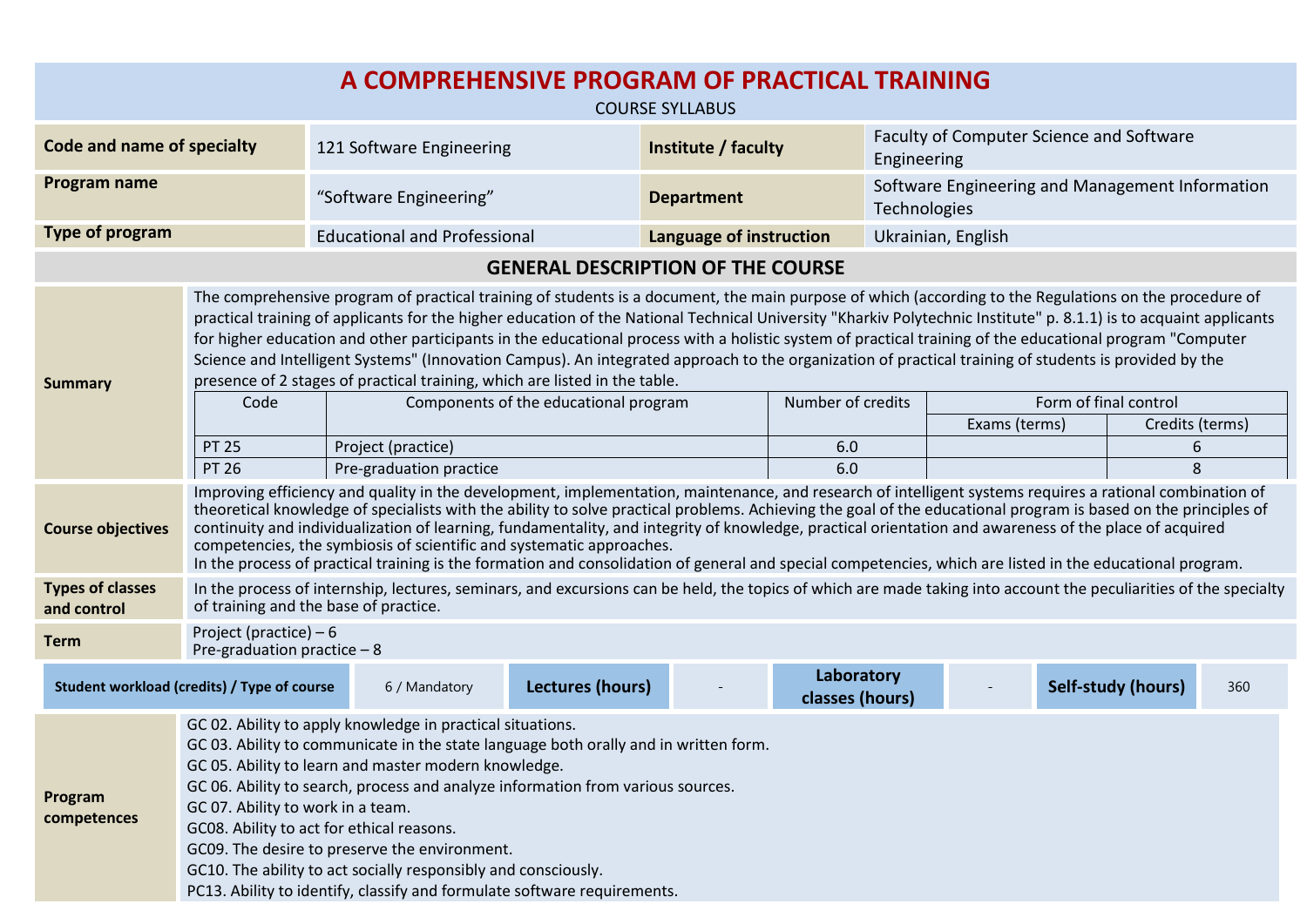PC14. Ability to participate in software design, including modelling (formal description) of its structure, behavior and functioning processes.

PC15. Ability to develop architectures, modules and components of software systems.

PC17. Ability to adhere to specifications, standards, rules and recommendations in the professional field in the implementation of life cycle processes.

PC18. Ability to analyze, select and apply methods and tools to ensure information security (including cybersecurity).

PC19. Knowledge of information data models, the ability to create software for data storage, retrieval and processing.

PC20. Ability to apply fundamental and interdisciplinary knowledge to successfully solve software engineering problems.

PC22. Ability to accumulate, process and systematize professional knowledge on the creation and maintenance of software and recognition of the importance of lifelong learning.

PC23. Ability to implement phases and iterations of the life cycle of software systems and information technology based on appropriate models and approaches to software development.

PC25. Ability to reasonably select and master software development and maintenance tools.

PC26. Ability to algorithmic and logical thinking.

| <b>Learning outcomes</b>                                                                                                                                                                                                                                                                                                                                                                                                                                                                                                                                                                                                                                                                                                                                                                                                                                                                                                                                                                                                                                                                                                                                                                                                                                                                                                                                                                                                   | <b>Teaching and learning methods</b>                                                                                                                   | <b>Forms of assessment</b><br>(continuous assessment CAS, final assessment FAS)                                                                                                                                                                                                             |
|----------------------------------------------------------------------------------------------------------------------------------------------------------------------------------------------------------------------------------------------------------------------------------------------------------------------------------------------------------------------------------------------------------------------------------------------------------------------------------------------------------------------------------------------------------------------------------------------------------------------------------------------------------------------------------------------------------------------------------------------------------------------------------------------------------------------------------------------------------------------------------------------------------------------------------------------------------------------------------------------------------------------------------------------------------------------------------------------------------------------------------------------------------------------------------------------------------------------------------------------------------------------------------------------------------------------------------------------------------------------------------------------------------------------------|--------------------------------------------------------------------------------------------------------------------------------------------------------|---------------------------------------------------------------------------------------------------------------------------------------------------------------------------------------------------------------------------------------------------------------------------------------------|
| PLO 1. Analyze, purposefully search for and select the<br>necessary information and reference resources and<br>knowledge to solve professional problems, taking into<br>account modern advances in science and technology.<br>PLO 2. Know the code of professional ethics, understand<br>the social significance and cultural aspects of software<br>engineering and adhere to them in professional activities.<br>PLO 3. Know the basic processes, phases and iterations of<br>the software life cycle.<br>PLO 5. Know and apply relevant mathematical concepts,<br>methods of domain, system and object-oriented analysis<br>and mathematical modelling for software development.<br>PLO 7. Know and apply in practice the fundamental<br>concepts, paradigms and basic principles of operation of<br>language, tools and computing software engineering.<br>PLO 8. Be able to develop a human-machine interface.<br>PLO 9. Know and be able to use methods and tools for<br>collecting, formulating and analyzing software<br>requirements.<br>PLO10. Conduct a pre-project survey of the subject area,<br>systematic analysis of the design object.<br>PLO12. Put effective approaches to software design into<br>practice.<br>PLO14. Put into practice the tools of domain analysis,<br>design, testing, visualization, measurement and<br>documentation of software.<br>PLO15. Being motivated to choose programming | Interactive lectures with presentations, discussions,<br>laboratory classes, teamwork, case method, student<br>feedback method, problem-based learning | Written individual assignments for laboratory works<br>(CAS), assessment of knowledge in laboratory classes<br>(CAS), express surveys (CAS), online tests (CAS),<br>final/semester control in the form of a semester test,<br>according to the schedule of the educational process<br>(FAS) |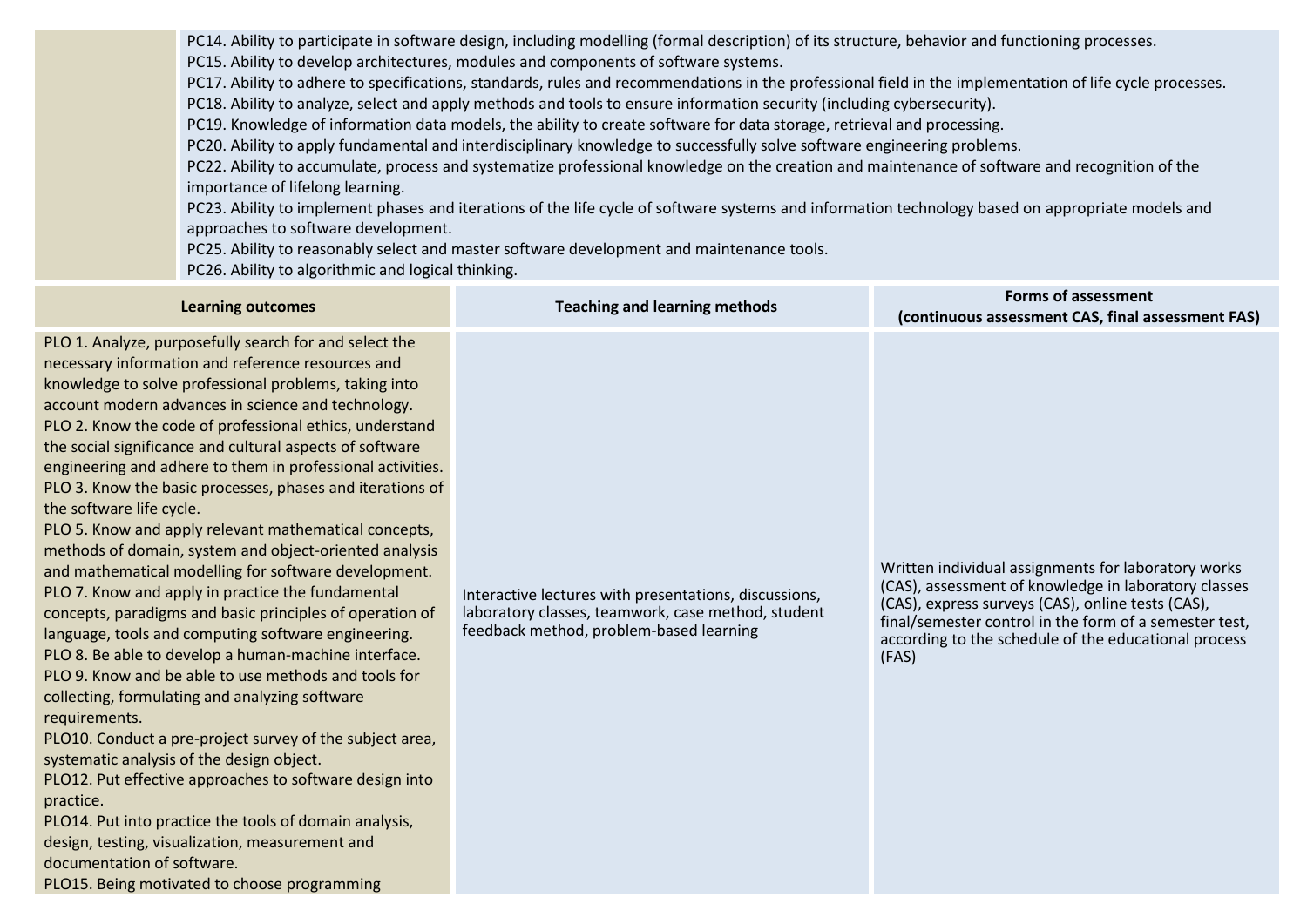| languages and development technologies to solve<br>problems of software design and maintenance.<br>PLO16. Have the skills of team development, approval,<br>design and release of all types of software<br>documentation.<br>PLO17. Be able to apply methods of component software<br>development.<br>PLO19. Know and be able to apply methods of software<br>verification and validation.<br>PLO22. Know and be able to apply methods and tools of<br>project management.<br>PLO23. Be able to document and present the results of<br>software development.<br>PLO24. Be able to calculate the economic efficiency of<br>software systems.<br>PLO25. Apply the principles of moral, cultural, scientific<br>values and increase the achievements of society, use<br>different types and forms of physical activity to lead a<br>healthy lifestyle and professional activities in the field of<br>information technology. |                                                                                                                                                                                                                                                                                                                                                                                                                                                                                                                                                                                                                                                                                                                                                            |  |  |
|---------------------------------------------------------------------------------------------------------------------------------------------------------------------------------------------------------------------------------------------------------------------------------------------------------------------------------------------------------------------------------------------------------------------------------------------------------------------------------------------------------------------------------------------------------------------------------------------------------------------------------------------------------------------------------------------------------------------------------------------------------------------------------------------------------------------------------------------------------------------------------------------------------------------------|------------------------------------------------------------------------------------------------------------------------------------------------------------------------------------------------------------------------------------------------------------------------------------------------------------------------------------------------------------------------------------------------------------------------------------------------------------------------------------------------------------------------------------------------------------------------------------------------------------------------------------------------------------------------------------------------------------------------------------------------------------|--|--|
| Structural and logical scheme of studying the discipline                                                                                                                                                                                                                                                                                                                                                                                                                                                                                                                                                                                                                                                                                                                                                                                                                                                                  | Before the practical training, students must have previously studied several disciplines. For project practice, there<br>are SP1 - Programming basics, SP2 - Basics of software engineering, SP4 - Computer Architecture Fundamentals and<br>Operating Systems, SP5 - Fundamentals of the theory of algorithms, SP7 - Data models and structures, SP 8 -<br>Object-oriented programming, SP9 - Fundamentals of computer networks, SP10 - Fundamentals of web<br>development,, SP12 - Software requirements engineering, SP14 - Architecture and design of software, SP19 -<br>Scientific and practical seminar in software engineering.<br>To conduct undergraduate practice, students must study the disciplines of general and special training in full. |  |  |

## **ASSESSMENT AND GRADING**

| Range<br>s of<br>points<br>corres | core (points) for all types<br>of learning activities | <b>ECTS</b> grading<br>scale | The national grading scale                               |                    | At the end of the internship, students<br>submit to the commission, which is<br>approved by the head of the department                                               |  |
|-----------------------------------|-------------------------------------------------------|------------------------------|----------------------------------------------------------|--------------------|----------------------------------------------------------------------------------------------------------------------------------------------------------------------|--|
|                                   | 90-100                                                | A                            | excellent                                                |                    |                                                                                                                                                                      |  |
|                                   | 82-89                                                 | B.                           | <b>Allocation</b><br>good                                |                    | a report and a diary of practice. Credit<br>(with the differentiated assessment) is                                                                                  |  |
|                                   | 74-81                                                 |                              |                                                          |                    | carried out following the Regulations on                                                                                                                             |  |
| pondi                             | 64-73                                                 | D                            | satisfactory                                             | of grade<br>points | the procedure for practical training of<br>higher education applicants of the<br>National Technical University "Kharkiv<br>Polytechnic Institute" (p. 6. Summarizing |  |
| ng to<br>grades                   | 60-63                                                 |                              |                                                          |                    |                                                                                                                                                                      |  |
|                                   | 35-59                                                 | <b>FX</b>                    | Unsatisfactory (with the exam retake option)             |                    |                                                                                                                                                                      |  |
|                                   | $0 - 34$                                              |                              | Unsatisfactory (with mandatory repetition of the course) |                    | the practice).                                                                                                                                                       |  |
|                                   | $\sim$ $\sim$ $\sim$                                  |                              |                                                          |                    |                                                                                                                                                                      |  |

**Course policy** 

Students must attend all classes according to the study schedule and adhere to the norms of academic ethics. To study the course, students need to have<br>their personal computer and (or) use computers of the computer center